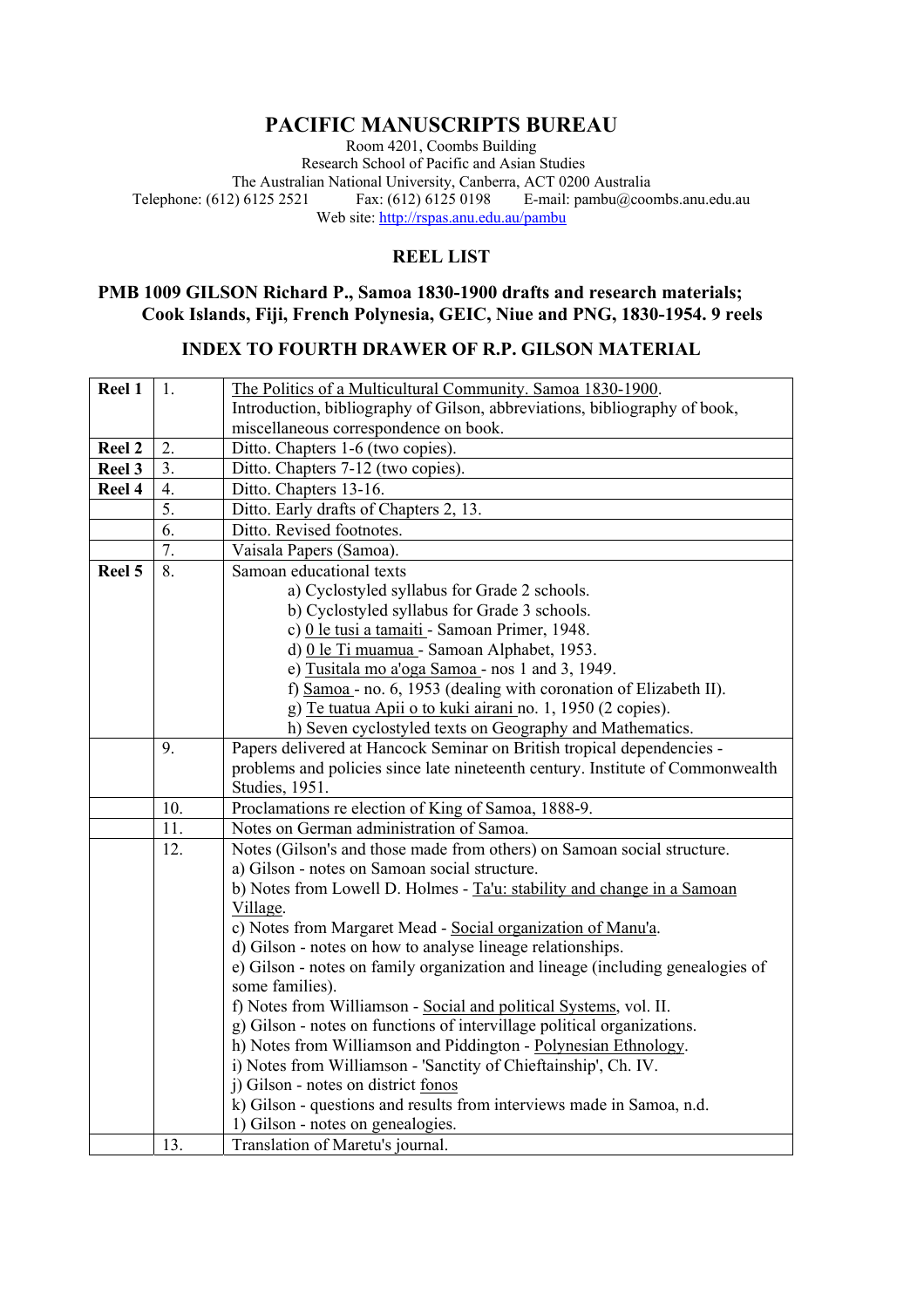#### REEL LIST. PMB 1009 GILSON Richard P., Samoa 1830-1900 drafts and research materials; Cook Islands, Fiji, French Polynesia, GEIC, Niue and PNG, 1830-1954.

|        | 14.    | Secretary of State, despatch on Cooperative movements in the Pacific, 1946.  |
|--------|--------|------------------------------------------------------------------------------|
| Reel 6 | 15.    | Material on Papua/New Guinea                                                 |
|        |        | a) Statement by P.C. Spender on Australian policy with regard to external    |
|        |        | territories, June, 1950.                                                     |
|        |        | b) Notes from South Pacific on New Guinea and other territories, 1946.       |
|        |        | c) Cutting from Auckland Star on New Guinea, 27 May 1950.                    |
|        |        | d) Gilson - notes on Papua/New Guinea.                                       |
|        | 16.    | Letter from R.G. Roberts to Gilson on land tenure in G.E.I.C., 13 February   |
|        |        | 1951.                                                                        |
|        | $*17.$ | Miscellaneous material on G.E.I.C.                                           |
|        |        | a) Gilson - general notes.                                                   |
|        |        | b) Amendment to tax regulations, no.11, 1915.                                |
|        |        | c) King's regulation on recruiting and employment of native labourers, no.1, |
|        |        | 1915.                                                                        |
|        |        | d) Annual report of cooperative societies officer, 1947.                     |
|        |        | e) Ditto, 1948.                                                              |
|        |        | f) Ditto, 1949.                                                              |
|        | 18.    | Notes on French administration in Oceania, 1842-1903.                        |
|        | 19.    | D.S. Marshall - A working bibliography of the Society Islands, particularly  |
|        |        | Tahiti, December 1951. Cyclostyled.                                          |
|        | 20.    |                                                                              |
|        |        | Material on Fiji                                                             |
|        |        | a) Cutting from Auckland Star, 18 May, 1950.                                 |
|        |        | b) Mrs Cumpston and Mrs Boyd - Paper (cyclostyled) on Fijian land policy,    |
|        |        | 1890-1914.                                                                   |
|        |        | c) Fiji Department of Education, Annual Report 1948.                         |
|        |        | d) Coulter - notes on Fiji.                                                  |
|        |        | e) Wright - notes on Colony of Fiji, 1874-1931.                              |
|        |        | f) Meek - notes on Fijian land matters.                                      |
|        |        | g) Notes on Secretary of Fijian Affairs Annual Report, 1948.                 |
|        |        | h) Brookes - notes.                                                          |
|        | 21.    | Notes on American policy in the tropics.                                     |
|        | 22.    | Notes on South Seas Commission Conference papers, Canberra, 29 January,      |
|        |        | 1947.                                                                        |
|        | 23.    | Captain Tupper - report on visit to Nassau, Danger, Humphrey, Reirson,       |
|        |        | Penrhyn, Suwarrow Islands, H.M.S. Pylades, 1899.                             |
| Reel 7 | $*24.$ | Cook Islands - notes from appendices to Journals of the House of             |
|        |        | Representatives (N.Z.).                                                      |
|        |        | Mostly Series A3, 1891-1931.                                                 |
|        |        | a) Rules of the C.I.P.C.S.L.                                                 |
|        |        | b) Rules of the C.I.I.U.W.                                                   |
|        |        | c) Order in Council (N.Z.) 1947/48 - The Cook Islands Industrial Unions      |
|        |        | Regulations 1947.                                                            |
|        |        | d) Ditto 1948/23 - The Cook Islands Trade Dispute Intimidation Regulations   |
|        |        | 1948.                                                                        |
|        |        | e) Notes on industrial relations and the formation of a trade union, 1946-8. |
|        |        | f) T.R.A. Davis - The Cooperative Movement in the Cook Islands - paper for   |
|        |        | South Pacific Conference, 1950.                                              |
|        | 25.    | Papers by Gilson on Cook Islands                                             |
|        |        | a) Notes on Rarotongan Administration (for N.Z. Govt., 1950 - unpublished).  |
|        |        | b) Local government in the Cook Is. (2 copies).                              |
|        |        | c) Pacific History seminar - Cook Islands Government 1823-1888.              |
|        |        | d) Land tenure in Rarotonga: 1890-1914.                                      |
|        |        | e) Draft report on land tenure in Niue.                                      |
|        |        |                                                                              |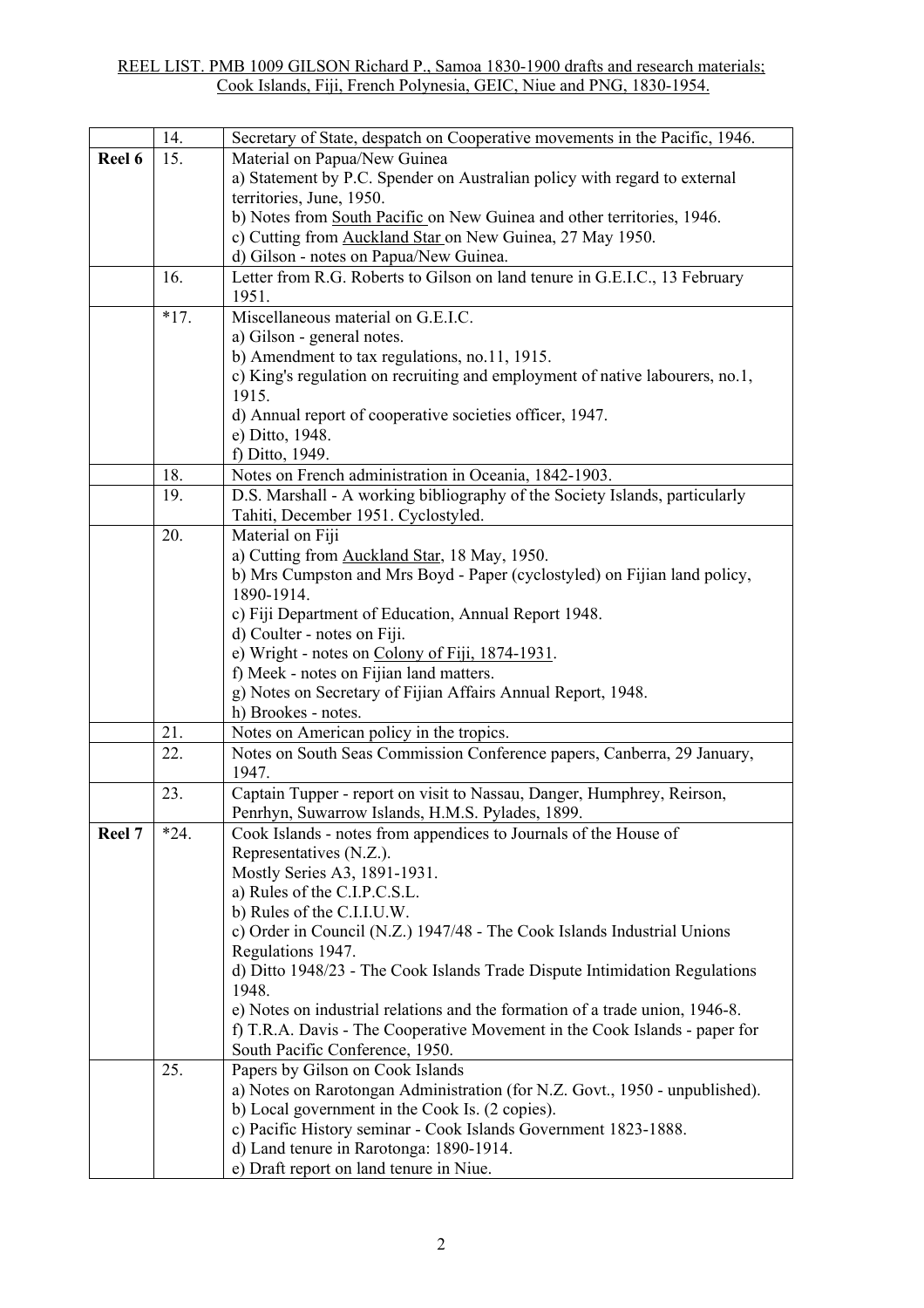|        |        | f) Questions and answers on Cooks - field notes.                                 |
|--------|--------|----------------------------------------------------------------------------------|
|        | $*26.$ | Notes on L.M.S. material regarding Cooks                                         |
|        |        | a) Notes from SSJ.                                                               |
|        |        | b) Notes from Annual Reports.                                                    |
|        |        | c) Notes from The Friend, 1 March 1849 on Rarotonga.                             |
|        |        | d) Notes from book held at L.M.S.                                                |
|        |        | e) Notes from Te Karere: with Fugitive Papers.                                   |
|        |        | f) Notes from SSL.                                                               |
|        |        | g) Miscellaneous notes.                                                          |
|        | $*27.$ | Documents relating to Cook Islands Progressive Association, Cook Islands         |
|        |        | Industrial Union of Workers, Cook Islands Producers Cooperative Society Ltd.     |
|        | 28.    | Pacific and Cook Is. bibliography.                                               |
| Reel 8 | 29.    | N.Z. Parliamentary Debates on Cook Is., 1900-1937.                               |
|        | $*30.$ | Notes from Papers by T.R.A. Davis (then M.O. in Cook Is.)                        |
|        |        | a) Mosquito Control.                                                             |
|        |        | b) The healthy village.                                                          |
|        |        | c) Food and export crops.                                                        |
|        |        | d) Village schools and vocational training.                                      |
|        | 31.    | Notes on Cook Is. from N.Z. Herald, 1876-1900.                                   |
|        | 32.    | Notes from C.O./209, N.Z. series. Correspondence on Cooks, 1866-1902.            |
|        | 33.    | Notes from C.O./225, W.P.H.C. Correspondence on Cooks, 1883-1899.Odd             |
|        |        | note on C.O./418.                                                                |
|        | $*34.$ | Notes from F.O./58, Pacific Islands. Correspondence on Cooks, 1874-1890.         |
|        | 35.    | New Zealand Parliamentary Papers A/3 Series.                                     |
|        |        | a) F.J. Moss - Maori polity on Rarotonga, 1894.                                  |
|        |        | b) Report on Cook Is. for 1906.                                                  |
|        |        | c) Gudgeon - economic administration of land, 1908.                              |
|        |        | d) Gudgeon - Cook Is. March 1908.                                                |
|        |        | e) Report (Lands and Surveys) on Cook and Northern Is., 1908.                    |
|        |        | Miscellaneous notes on Cook Is. compiled from various books, articles, etc.      |
|        |        | Would probably constitute an excellent bibliography of the early Cook Is.        |
|        |        | history.                                                                         |
|        | 37.    | Documents re elections 1947-50.                                                  |
|        |        | a) Public notice, 1 April 947 by defeated candidate for council elections.       |
|        |        | b) Rules on conduct of elections                                                 |
|        |        | c) Akatanira - C.I.P.A. paper, November 25, 1950.                                |
|        |        | d) G. Kinghan - policy statement of candidate, March 1947.                       |
|        |        | e) Result of Rarotonga Council election, 31 March, 1947.                         |
|        |        | f) Free grants from N.Z.                                                         |
|        |        | g) Notes on first L.C. - opening 5 November, 1947.                               |
|        |        | h) Ditto third session - opening 14 November, 1949.                              |
|        | 38.    | Trade and industry in Cooks                                                      |
|        |        | a) Trade statistics, 1920-31.                                                    |
|        |        | b) Report. on Cook Is. fruit industry, 1936, presented to N.Z.                   |
|        |        | Parliament.                                                                      |
|        | *39.   | Correspondence with Lionel Trenn re Cooks, 1951-2.                               |
|        | $*40.$ | Report of University of Otago (N.Z.) expedition to investigate health matters in |
|        |        | Cooks, 1949-50.                                                                  |
|        | $*41.$ | Report by the Minister of Island Territories, Hon. T. Clifton Webb, on his visit |
|        |        | to the Cook Islands, August 1954.                                                |
| Reel 9 | $*42.$ | Documents relating to Cook Is. land matters.                                     |

 $*$   $*$   $*$